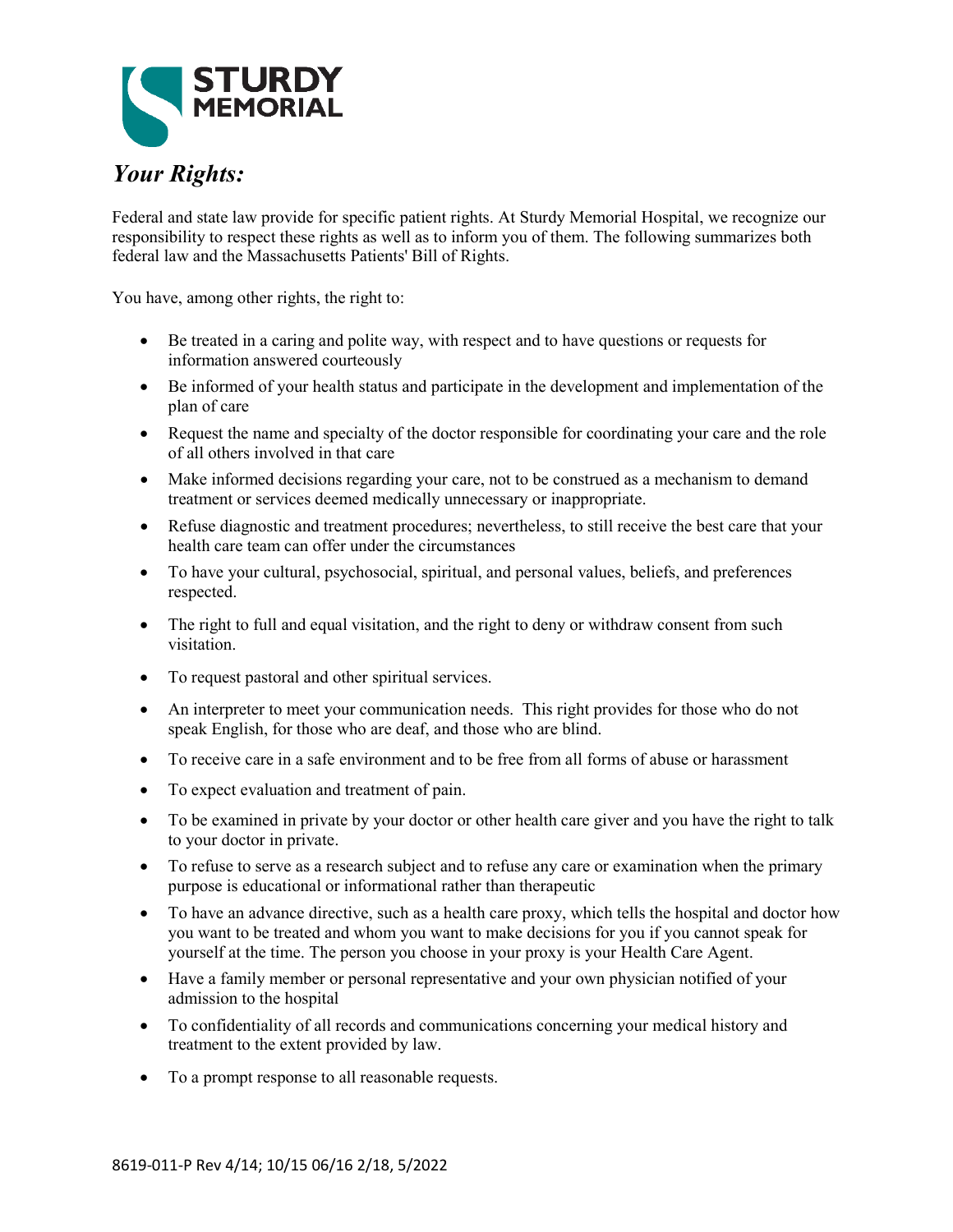

- To request and receive an explanation as to the relationship, if any, of this hospital and your doctor to any other health care facility or educational institution, insofar as any such relationship relates to your care.
- To request and receive information about financial assistance and free health care.
- To obtain a copy of any rules or regulations of this hospital, this may apply to your conduct as a patient.
- To receive written notice of how your health information will be used and shared in order for you to receive the highest quality of care. This is called our Privacy Notice and it contains patient rights and our legal duties regarding your health information.
- Beneficiary notices: Of non-coverage and right to appeal pre-mature discharge and Medicare Outpatient Observation Notice (MOON).
- Upon request to inspect your medical records, request an amendment to, or receive an accounting of disclosures regarding personal health information, and for a reasonable fee, receive a copy of your record.
- To access your medical record, including current medical records, upon oral or written request, in an acceptable available format within a reasonable time frame.
- To refuse to be observed, examined or treated by students or any other staff without jeopardizing your access to care.
- To prompt life-saving treatment without discrimination due to economic status or source of payment.
- If you are a female rape victim of childbearing age, to receive medically and factually written information prepared by the commissioner of public health about emergency contraception; to be promptly offered emergency contraception; and to be provided with emergency contraception upon request.
- To informed consent to the extent provided by law.
- You have a right, if suffering from any form of breast cancer, to complete information on all alternative treatments that are medically viable.
- You have a right, if you are a maternity patient, to receive information about the hospital's rate of cesarean sections and related statistics.
- To request and receive an itemized explanation of your medical bill.
- You, your family, your significant other or your guardian have the right to tell us when something is wrong, and to seek assistance when you or your family member's condition seems to be changing or deteriorating. You can do this by informing your nurse, or any healthcare personnel, or by calling the extension located on the bottom of the patient's white board.
- To file a quality of care complaint/grievance with the hospital or if you have concerns regarding your care and treatment. If you present a complaint/grievance, your care will not be affected in any way. If you have a problem that you cannot solve with your doctor, nurse, nurse manager or other caregiver, please contact the Medical Staff Office at 508-236-7910.